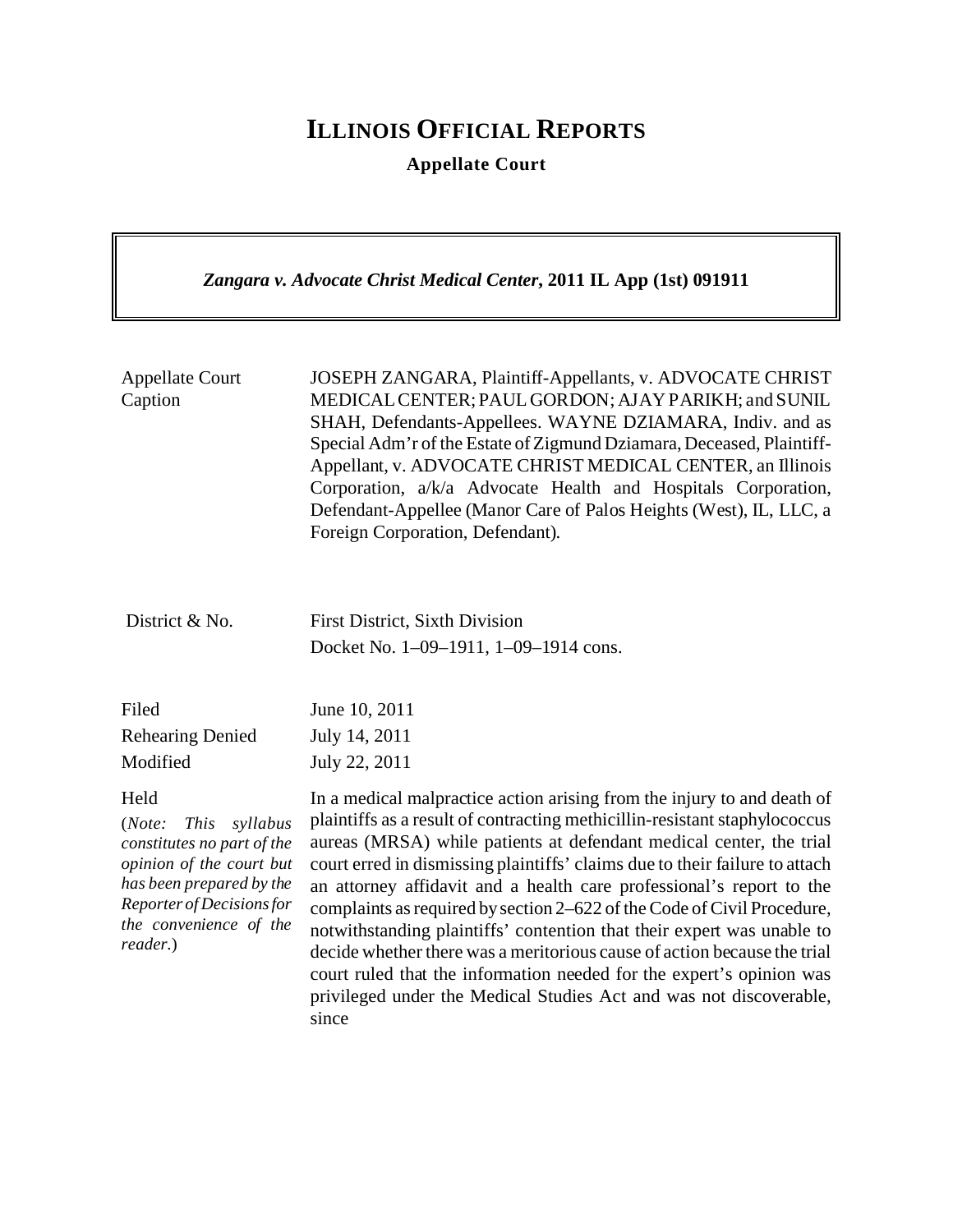|                          | discovery before filing a section $2-622$ affidavit is not limited to<br>plaintiff's personal records, but is subject to the Act and the trial court's<br>discretion, defendant was not entitled to use the Act as a shield against<br>liability by simply claiming the data sought was privileged because it<br>was later reviewed in a committee meeting, plaintiffs did not seek<br>documents or analyses generated specifically for the use of a review<br>committee, and the information was available outside any committee,<br>and therefore, the cause was reversed and remanded. |
|--------------------------|-------------------------------------------------------------------------------------------------------------------------------------------------------------------------------------------------------------------------------------------------------------------------------------------------------------------------------------------------------------------------------------------------------------------------------------------------------------------------------------------------------------------------------------------------------------------------------------------|
| Decision Under<br>Review | Appeal from the Circuit Court of Cook County, Nos. 07–L–14104,<br>08-L-2086; the Hon Elizabeth M. Budzinski, Judge, presiding.                                                                                                                                                                                                                                                                                                                                                                                                                                                            |
| Judgment                 | Reversed and remanded.                                                                                                                                                                                                                                                                                                                                                                                                                                                                                                                                                                    |
| Counsel on<br>Appeal     | Michael W. Rathsack, of Chicago (Stephan D. Blandin, Antonio M.<br>Romanucci, and Michael W. Rathsack, of counsel), for appellants.                                                                                                                                                                                                                                                                                                                                                                                                                                                       |
|                          | Jenny O. Blake and Mehreen S. Sherwani, both of Lowis & Gellen LLP,<br>of Chicago, for appellee Advocate Christ Medical Center.                                                                                                                                                                                                                                                                                                                                                                                                                                                           |
|                          | Robert Marc Chemers, Alan J. Schumacher, and Scott L. Howie, all of<br>Pretzel & Stouffer, Chtrd., of Chicago, for appellee Ajay Parikh.                                                                                                                                                                                                                                                                                                                                                                                                                                                  |
|                          | Helaine Wachs Heydemann and Kathy P. Fox, both of Wildman<br>Harrold, of Chicago, for appellee Paul Gordon.                                                                                                                                                                                                                                                                                                                                                                                                                                                                               |
| Panel                    | JUSTICE CAHILL delivered the judgment of the court, with opinion.<br>Presiding Justice Garcia and Justice McBride concurred in the judgment<br>and opinion.                                                                                                                                                                                                                                                                                                                                                                                                                               |

## **OPINION**

¶ 1 We believe the primary issue in this case is controlled by our supreme court decision in *Roach v. Springfield Clinic*, 157 Ill. 2d 29, 623 N.E.2d 246 (1993). Plaintiffs Joseph Zangara and Zigmund Dziamara appeal the trial court's judgment dismissing their claims for their failure to attach an attorney affidavit and a health care professional's report to their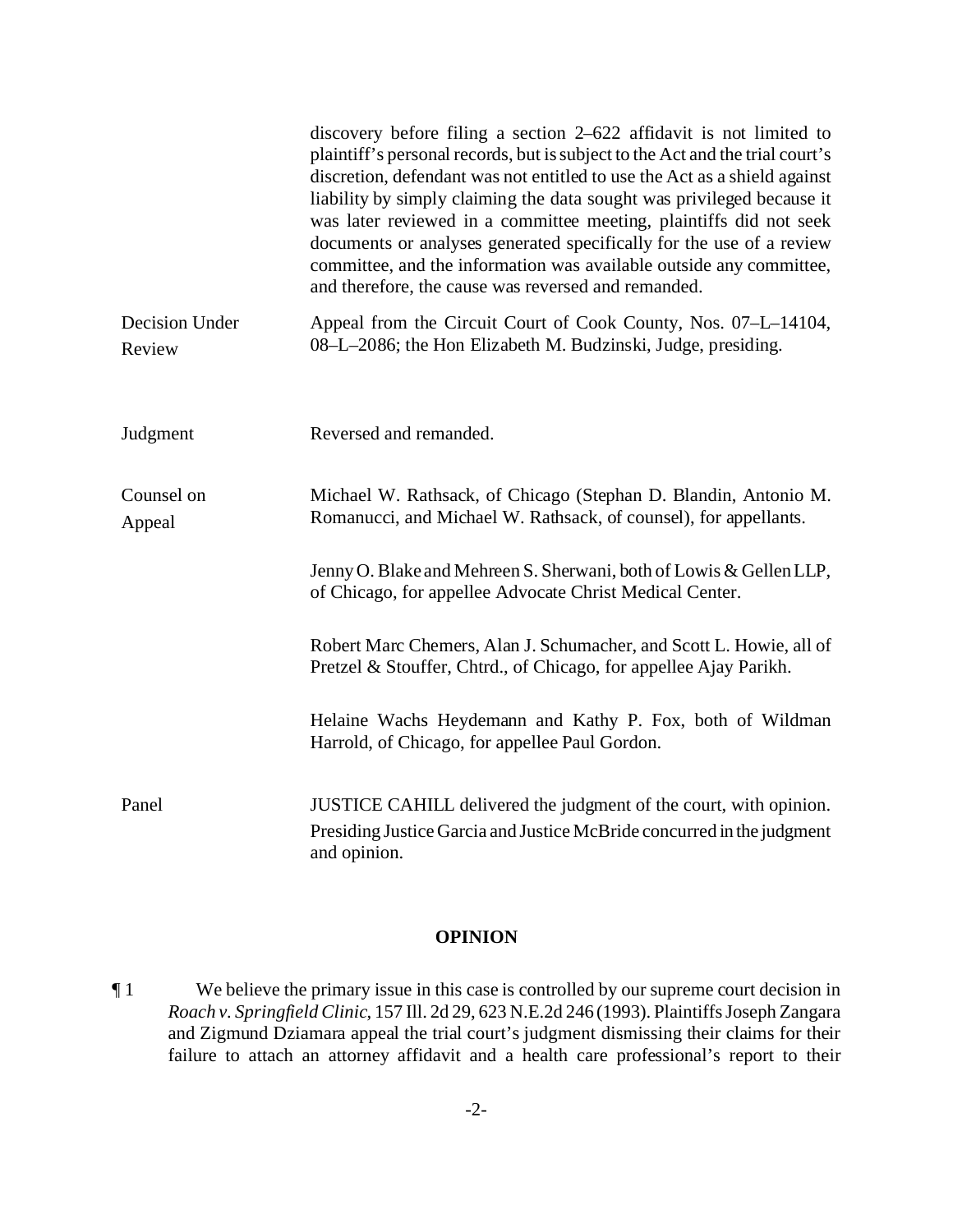complaints as required by section 2–622 of the Code of Civil Procedure (Code) (735 ILCS 5/2–622 (West 2008)). Plaintiffs contend that their expert was unable to decide whether there was a meritorious cause of action because the trial court ruled that the information needed for the expert's opinion was privileged under section 8–2101 of the Code, commonly known as the Medical Studies Act (Act) (735 ILCS 5/8–2101 (West 2008)). We reverse and remand.

- ¶ 2 Joseph Zangara and Zigmund Dziamara contracted methicillin-resistant staphylococcus aureas (MRSA) in 2005 while they were patients at defendant Advocate Christ Medical Center (Advocate). Dziamara died and Zangara survived.
- ¶ 3 On November 20, 2007, before filing suit, Zangara filed a petition under Illinois Supreme Court Rule 224 (eff. May 30, 2008) for discovery, naming Advocate and asking for: infection-control data and statistics, policies and procedures for the control and treatment of infectious diseases and a list of all patients who contracted MRSA 90 days before Zangara was admitted to Advocate.
- ¶ 4 On December 18, 2007, Zangara filed a complaint against Advocate and Paul Gordon, M.D., Ajay Parikh, M.D., and Sunil Shah, O.D., alleging negligence. Dziamara's estate brought a similar medical malpractice action against Advocate and Manor Health Services. The complaints essentially allege that Advocate was negligentin its management of infection and infection-control procedures. Zangara's complaint also alleges among other claims that the individual doctors were negligent in failing to recognize he was at risk for developing an MRSA infection.
- ¶ 5 Neither of plaintiffs' complaints included a section 2–622 report. Instead, plaintiffs' counsel for both cases attached an affidavit to the complaint under section 2–622(a)(3) (735 ILCS 5/2–622 (West 2008)), stating that they were "unable to obtain a consultation with a licensed health care professional required by Paragraph 1 of Section 2–622 \*\*\* due to the lack of compliance with requests for records made pursuant to Part 20 of Article VIII of the Illinois Code of Civil Procedure, as well as the need for further discovery in order to determine proper defendants in this cause of action."
- ¶ 6 On March 18, 2008, Zangara sent a letter to Advocate, requesting production of the documents requested in the original petition for discovery. Advocate did not respond.
- ¶ 7 On March 26, 2008, the court entered an order entitling Zangara "to all discovery requests regarding any MRSA cases at Advocate Christ pursuant to plaintiff's petition."
- ¶ 8 On April 9, 2008, Zangara filed a motion to compel Advocate to respond to the petition for discovery.
- ¶ 9 On April 14, 2008, Advocate and Dr. Parikh filed motions to dismiss Zangara's complaint under section 2–619 of the Code (735 ILCS 5/2–619 (West 2008)) for failing to file a certificate of merit authored by a healthcare professional in accordance with section 2–622 of the Code. Advocate's motion argued that Advocate had responded to Zangara's request for his own medical records by sending them on November 7, 2007, before the lawsuit was filed. Advocate further argued that Zangara's petition for discovery "requested a number of documents and other items that are not properly obtained through such a proceeding" as they "fall outside the scope of" sections  $2-622(a)(3)$  and  $8-2001$ . Following a hearing on the motions to dismiss and Zangara's motion to compel, the court denied the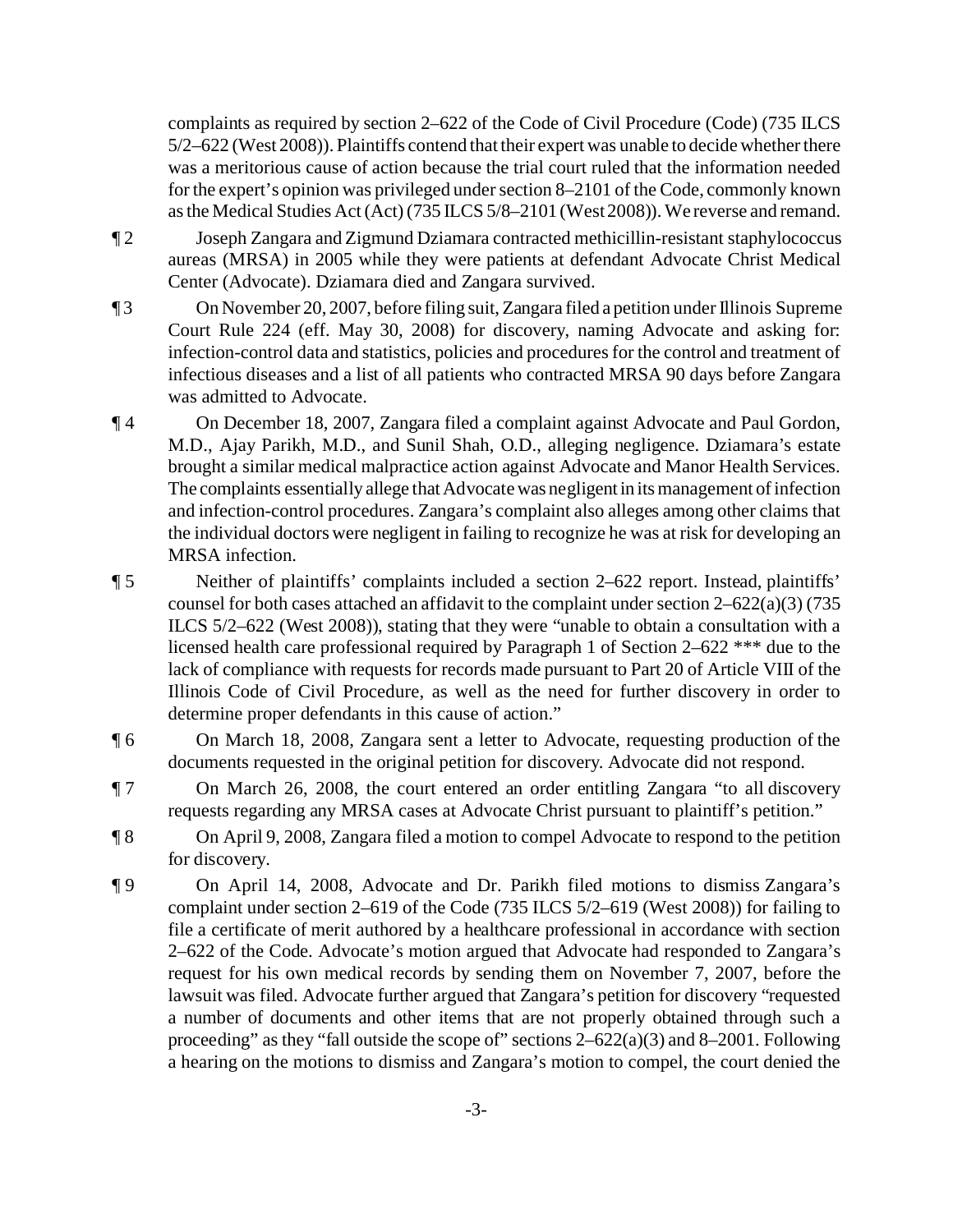motions to dismiss and gave Zangara until May 19, 2008, to file his section 2–622 report.

- ¶ 10 On April 18, 2008, plaintiffs filed separate motions on Advocate, requesting production of documents for six months before plaintiffs' hospitalization concerning: infection-control data, policies, procedures, rules, regulations, guidelines and standards relating to MRSA. Given the commonality of the suits, Zangara's and Dziamara's cases were consolidated and transferred to the same trial judge for discovery purposes.
- ¶ 11 On May 19, 2008, the court entered orders giving Advocate until June 19, 2008, to produce and answer plaintiffs' request for production. Advocate produced the indices of its policies and procedures manual for the infection-control/epidemiology department in effect during the time period in question. Advocate objected to production of all requests for information about MRSA and submitted a privilege log. Advocate asserted that the Medical Studies Act barred production of committee surgical site infection charts from 2005 through 2006 and all Advocate infection-control meeting minutes "drafted at the request of the Performance Improvement Committee for the purpose of evaluating and improving patient care."
- ¶ 12 At a hearing plaintiffs' counsel explained that she needed to know the number of MRSA infections so plaintiffs' expert could render an opinion under section 2–622 as to whether Advocate was negligent for failing to notify the public or plaintiffs of an MRSA outbreak or close the hospital. When the court asked why the number of MRSA outbreaks was privileged under the Act, defense counsel responded that "an infectious disease committee investigates any kind of infectious disease outbreaks in the hospital, so their investigation is privileged under the Medical Studies Act. That's why." But, defense counsel admitted that documents generated "in the general course of the hospital's business" were not protected by the Act. The court said that under *Tomczak v. Ingalls Memorial Hospital*, 359 Ill. App. 3d 448, 834 N.E.2d 549 (2005), plaintiffs "are entitled to know all the number of outbreaks" and that Advocate's records could not be considered privileged merely because they were discussed in a peer-review meeting. The court acknowledged that plaintiffs needed to file a section 2–622 report but said that "[plaintiffs'] expert doesn't have enough information." The court found Advocate's privilege log insufficient and ordered Advocate to file an amended privilege log "clearly stating the reasons for claiming privilege under the Medical Studies Act." The court also continued defendants' motion to dismiss.
- ¶ 13 Advocate submitted 27 pages of documents to the court for *in camera* inspection. Rather than filing an amended privilege log, Advocate filed the affidavit of nurse Karen Martin, manager of infection control at Advocate. Martin said the function of the infection-control committee is to investigate and make recommendations for the prevention and control of infections within the hospital. She said that 4 out of the 27 pages of documents submitted to the court for *in camera* review were created at the request of the committee "to assess and investigate surgical infection rates for the purpose of reducing morbidity and mortality and to improve the quality of patient care at the hospital." Another page was created as part of an "assessment and investigation of infections during the time period between September 2005 to December 2005." Another nine pages appear to be summaries of several committee meetings from August 12, 2005, through January 13, 2006. The remaining pages comprise a PowerPoint presentation with the title "Surgical Site Infection Prevention." Martin said the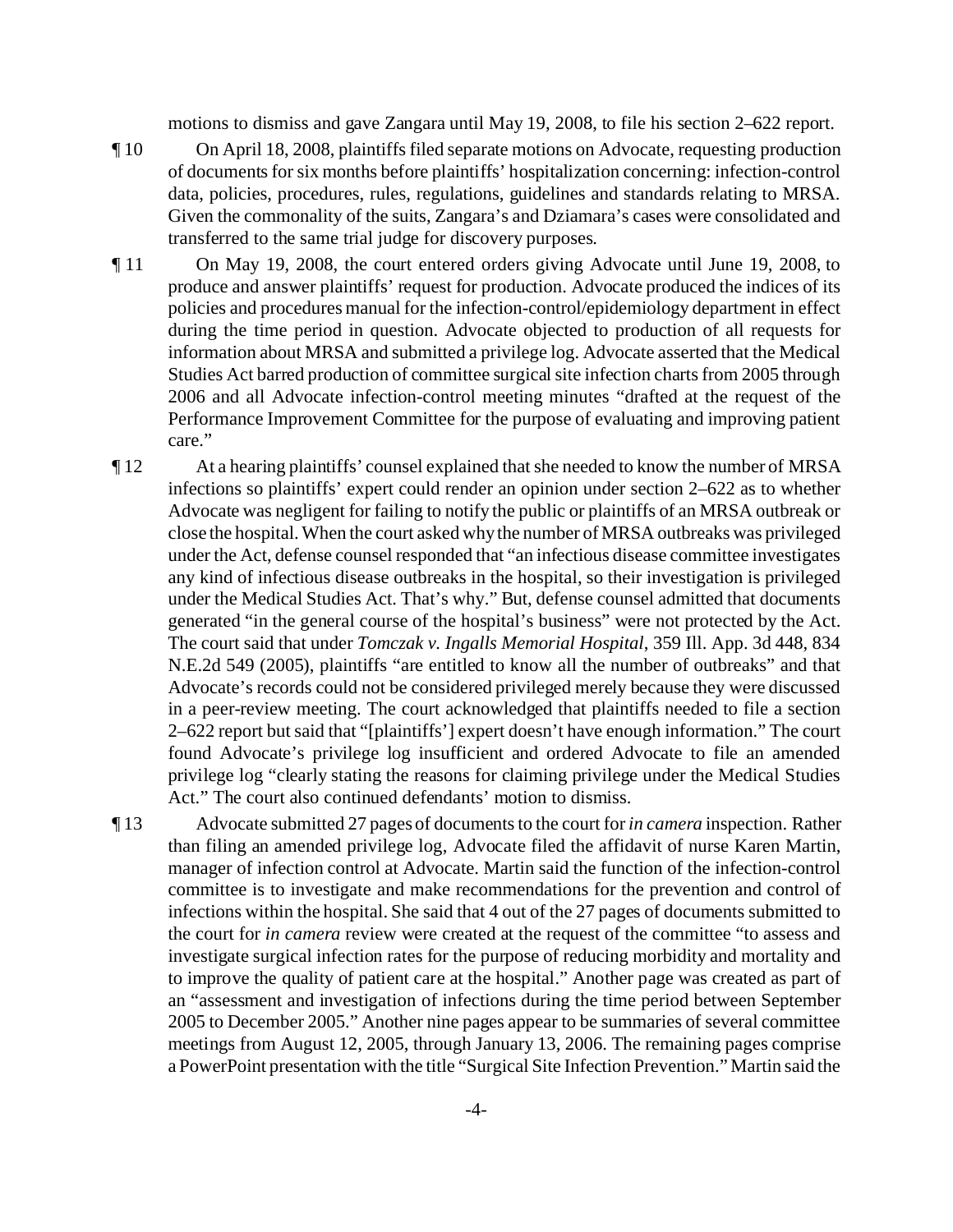documents were generated exclusively for the committee for the purpose of improving patient care. Plaintiffs moved to strike Martin's affidavit and for a finding that the Act did not apply to protect documents listing the cases of MRSA during the requested period.

- ¶ 14 At a September 19, 2008, hearing the court noted that the allegedly privileged documents Advocate supplied provided no details on MRSA infections. The court told Advocate's counsel to "go through all your hospital records in nine months in infectious disease patients and count how many [cases of MRSA] there were. \*\*\* [Y]ou can get that information from a separate source that has nothing to do with the committee." The court's written order reads: "Defendant Advocate to produce documents, information and amended affidavit as required per transcript of hearing."
- ¶ 15 When Advocate failed to disclose the number of MRSA incidents, plaintiffs asked the court to compel production of the MRSA information requested in plaintiffs' original production request and impose sanctions for Advocate's refusal to produce the MRSA information. Advocate was ordered to amend Martin's affidavit to include the nine-month period for which documents were sought and to specify the date of the committee's formation. Advocate filed Martin's second amended affidavit, and plaintiffs were granted leave to depose Martin.
- ¶ 16 At Martin's deposition, she was asked if there is "any information regarding MRSA infections between October 5, 2005 and January 13, 2006, available outside the Infectious Control Committee." Martin responded "[y]es." She also said that individual infections are not submitted to the committee. Following Martin's deposition, plaintiffs filed a motion to compel deposition responses from Advocate, arguing that Advocate improperly asserted the privilege under the Act in response to certain deposition questions.
- ¶ 17 Plaintiffs were granted leave to issue supplemental written discovery on or before March 23, 2009. Advocate was ordered to answer the written discovery on or before April 21, 2009.
- ¶ 18 Plaintiffs filed discovery requests focusing on documents about MRSA infections within the nine-month period in question and information about MRSA provided to government agencies. In its response Advocate either objected to plaintiffs' requests for production under the Act or referred plaintiffs to Martin's second amended affidavit.
- ¶ 19 On April 24, 2009, Advocate filed another motion to dismiss plaintiffs' complaints. Drs. Parikh's and Gordon's motions to dismiss were still pending. Advocate argued that plaintiffs' complaints should be dismissed because plaintiffs were seeking medical information for patients other than themselves and they had failed to timely file section 2–622 reports. Advocate was given additional time to file answers or objections to the supplemental discovery. Advocate again objected to plaintiffs' requests for production under the Act or referred plaintiffs to Martin's second amended affidavit.
- ¶ 20 At a hearing on plaintiffs' motion to compel, the court made a "definitive ruling" that the first 24 pages of documents produced by Advocate "are privileged under the [Act]." Plaintiffs' counsel explained that the MRSA information was "critical to being able to get a 622." The court denied plaintiffs' motion to compel and said it would give plaintiff 30 days to get a section 2–622 report. Advocate's motion to dismiss was continued to that date.
- ¶ 21 Plaintiffs filed a combined response to defendants' motions to dismiss. Plaintiffs stated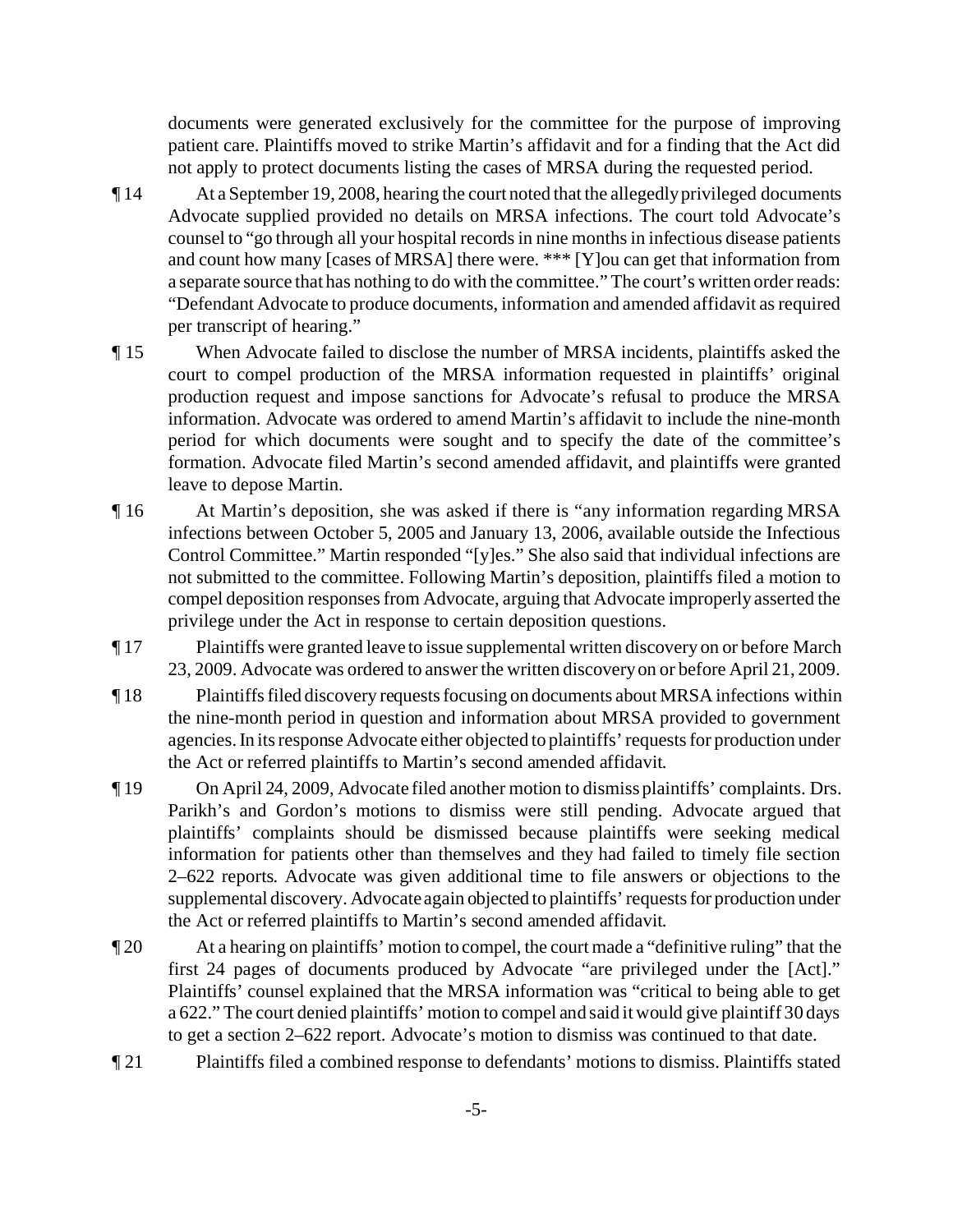that they consulted with their expert, Dr. John Shershow, and he was unable to determine whether there was a meritorious cause of action in the case. Shershow said that such a determination would be impossible without access to the information requested by plaintiffs. The court granted defendants' motion to dismiss under section 2–619 of the Code (735 ILCS 5/2–619 (West 2008)).

- ¶ 22 On appeal, we first note that the parties disagree in their briefing on the primary issue in this case. Plaintiffs contend that the trial court's ruling that the MRSA information was privileged under the Act was error. Specifically, plaintiffs argue that "[p]urely statistical information which can be obtained by review of patient files without reference to patient names or care is not protected by or privileged under the Medical Studies Act. Such information, even if used by a committee whose work is protected under that Act, is independent of committee mechanisms and procedures and is therefore subject to discovery."
- ¶ 23 Defendants frame the main issue as the scope of discovery under section 2–622. They maintain that before a section 2–622 affidavit is filed, discovery must be confined to plaintiffs' personal medical records. In the alternative, defendants contend that plaintiffs' complaints were properly dismissed because the particular information they sought was privileged and not discoverable under the Act.
- ¶ 24 For the reasons stated below, we believe that discovery before filing a section 2–622 affidavit is not confined to the plaintiffs' personal records but is subject to the Act and the discretion of the trial court. We also believe the trial court erred in finding that the MRSA information was privileged under the Act.
- ¶ 25 We first address Advocate's contention that discovery before a section 2–622 affidavit is filed must be confined to plaintiffs' personal medical records.
- ¶ 26 Section 2–622 of the Code was enacted to curtail frivolous medical malpractice lawsuits and to eliminate such actions at the pleading stage before the expenses of litigation mounted. *Iaccino v. Anderson*, 406 Ill. App. 3d 397, 401, 940 N.E.2d 742 (2010) (citing *DeLuna v. St. Elizabeth's Hospital*, 147 Ill. 2d 57, 65, 588 N.E.2d 1139 (1992)). Section 2–622 should not be mechanically applied to deprive a plaintiff of his substantive rights. *Cutler v. Northwest Suburban Community Hospital, Inc.*, 405 Ill. App. 3d 1052, 1064, 939 N.E.2d 1032 (2010) (citing *Schroeder v. Northwest Community Hospital*, 371 Ill. App. 3d 584, 595, 862 N.E.2d 1011 (2006)).
- ¶ 27 Section 2–622 of the Code requires a plaintiff to file one of three types of affidavits with their complaint. Under section  $2-622(a)(1)$ , a plaintiff must attach an affidavit establishing that the affiant has consulted a health professional who has determined, on review of the medical record, that there is a reasonable meritorious cause for filing the action. 735 ILCS  $5/2-622(a)(1)$  (West 2008). Relevant to this case, under section  $2-622(a)(3)$ , a plaintiff may instead attach an affidavit stating that counsel has asked for records under section 8–2001 of the Code (735 ILCS 5/8–2001 (West 2008)) but the party responding failed to comply within 60 days. 735 ILCS 5/2–622(a)(3) (West 2008).
- $\P$ 28 Here, plaintiffs' counsel attached an affidavit to the complaint under section 2–622(a)(3) (735 ILCS 5/2–622 (West 2008)), alleging that plaintiffs were "unable to obtain a consultation with a licensed health care professional required by Paragraph 1 of Section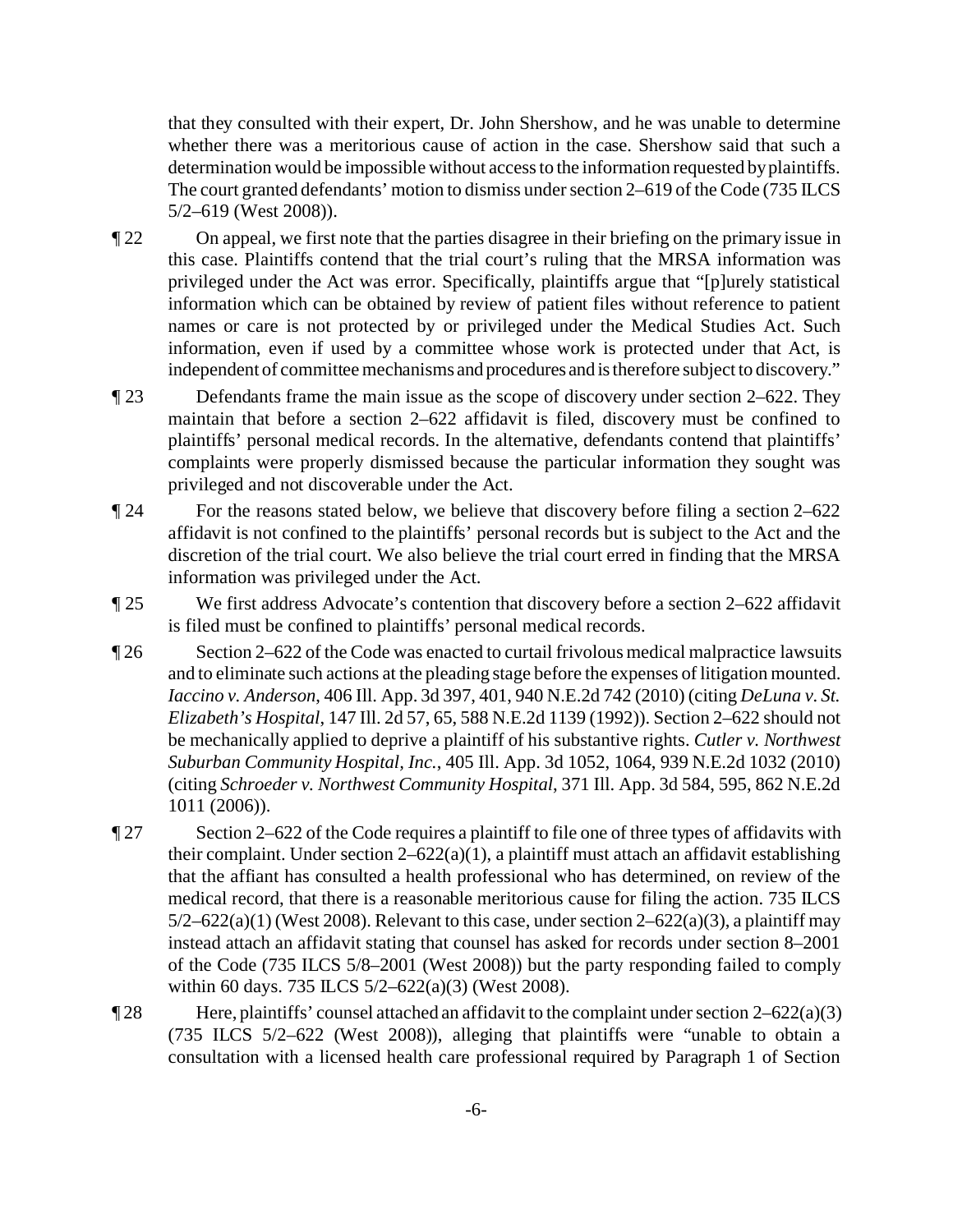2–622<sup>\*\*\*</sup> due to the lack of compliance with requests for records made pursuant to Part 20 of Article VIII of the Illinois Code of Civil Procedure, as well as the need for further discovery in order to determine proper defendants in this cause of action."

¶ 29 Defendants argued in the trial court and now on appeal that discovery before a section 2–622 affidavit is filed is restricted to a plaintiff's personal medical records. We disagree and believe the statutory language of sections 2–622 and 8–2001(b) of the Code supports the argument that discovery before a section 2–622 affidavit is filed is not restricted to a plaintiff's personal records.

 $\text{First, section 8-2001(b), to which section 2-622(a)(3) refers, states:}$ 

"Every private and public health care facility shall, upon the request of any patient who has been treated in such health care facility, \*\*\* permit the patient, his or her health care practitioner, authorized attorney, or any person, entity, or organization presenting a valid authorization for the release of records signed by the patient or the patient's legally authorized representative to examine the *health care facility patient care records*, *including but not limited to* the history, bedside notes, charts, pictures and plates, kept in connection with the treatment of such patient, and permit copies of such records to be made by him or her or his or her health care practitioner or authorized attorney." (Emphasis added.) 735 ILCS 5/8–2001 (West 2008).

A plain reading of section 8–2001(b) suggests that the legislature did not intend discovery to be solely confined to a plaintiff's *personal* medical records. See *DeLuna v. Burciaga*, 223 Ill. 2d 49, 59, 857 N.E.2d 229 (2006) (the best source for ascertaining the legislature's intention is the language of the statute itself). A committee note suggests the same: "[section 8–2001] [p]rovides that *records of a health care facility* or a health care practitioner shall be made available for examination or copying to the patient or the patient's legally authorized representative." (Emphasis added.) 95th Ill. Gen. Assem. House Bill 472, 2007 Sess., Fiscal Note, House Committee Amendment No. 1.

- ¶ 31 Second, defendants rely on the court's statement in *Woodard v. Krans*, 234 Ill. App. 3d 690, 700, 600 N.E.2d 477 (1992), that "[s]ection 2–622, which affects procedure prior to the attachment of a court's jurisdiction [citation], allows only for discovery of the *plaintiff's* medical records." (Emphasis in original.) We believe *Woodard* is distinguishable. In the next sentence, the court said "[p]laintiff has thus shown no basis for her attempt to obtain discovery before all defendants had appeared or were required to appear. 134 Ill. 2d R. 201(d)." *Woodard*, 234 Ill. App. 3d at 700. Supreme Court Rule 201(d) says that "[p]rior to the time all defendants have appeared or are required to appear, no discovery procedure shall be noticed or otherwise initiated without leave of court granted upon good cause shown." Ill. S. Ct. R. 201(d) (eff. July 1, 2002). Here, defendants did appear, and Supreme Court Rule 201(d) does not apply.
- ¶ 32 Finally, we note that defendants, were they not named in the complaints, could be hailed into court as respondents in discovery without limitation on the scope of discovery. See 735 ILCS 5/2–402 (West 2008) ("[p]ersons or entities so named as respondents in discovery shall be required to respond to discovery by the plaintiff in the same manner as are defendants"); *Brown v. Jaimovich*, 365 Ill. App. 3d 329, 333-34, 847 N.E.2d 870 (2006); *Allen v. Thorek*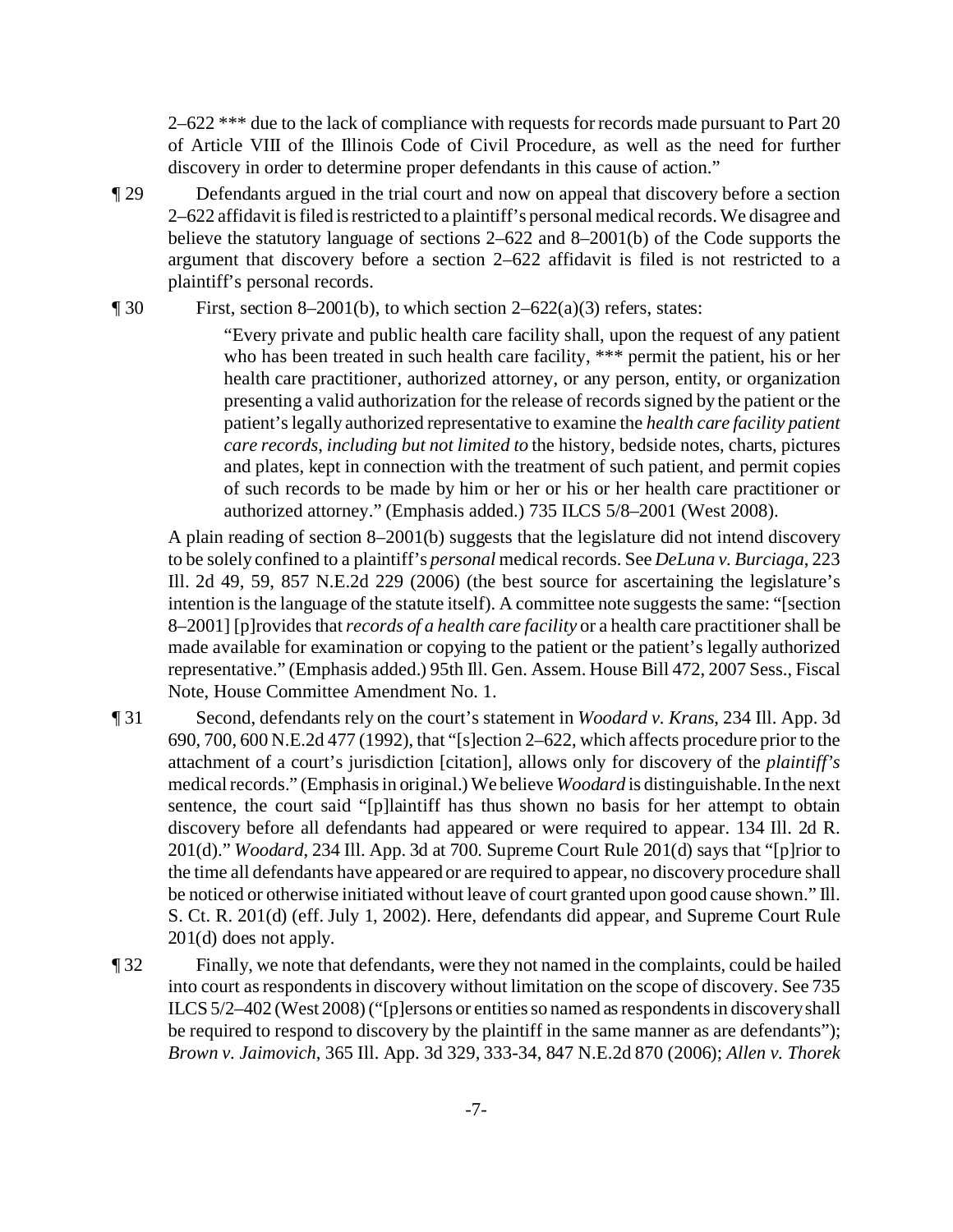*Hospital*, 275 Ill. App. 3d 695, 699-701, 656 N.E.2d 227 (1995).

- ¶ 33 We believe that discovery before filing a section 2–622 affidavit is not confined to a plaintiff's personal records but is subject to the Act and the discretion of the trial court.
- ¶ 34 We now turn to the main dispute of the case: whether the trial court erred in finding that Advocate's MRSA infection rates are privileged under the Act.
- ¶ 35 We review *de novo* whether the Act's privilege applies, but the question of whether specific materials are part of an internal quality control is a factual question that will not be reversed unless it is against the manifest weight of the evidence. *Webb v. Mount Sinai Hospital & Medical Center, Inc.*, 347 Ill. App. 3d 817, 825-26, 807 N.E.2d 1026 (2004).
- ¶ 36 The Medical Studies Act provides:

"All information, interviews, reports, statements, memoranda, recommendations, letters of reference or other third party confidential assessments of a health care practitioner's professional competence, or other data of \*\*\* committees of licensed or accredited hospitals or their medical staffs, including Patient Care Audit Committees, Medical Care Evaluation Committees, Utilization Review Committees, Credential Committees and Executive Committees, or their designees (but not the medical records pertaining to the patient), *used in the course of internal quality control or of medical study for the purpose of reducing morbidity or mortality, or for improving patient care or increasing organ and tissue donation*, shall be privileged, strictly confidential and shall be used only for medical research, increasing organ and tissue donation, the evaluation and improvement of quality care, or granting, limiting or revoking staff privileges or agreements for services \*\*\*." (Emphasis added.) 735 ILCS 5/8–2101 (West 2002).

- ¶ 37 The purpose of the Act is to ensure members of the medical profession effectively engage in self-evaluation of their peers in the interest of advancing the quality of health care, and to encourage candid, voluntary studies and programs to improve hospital conditions, patient care or reduce the rates of death and disease. *Webb*, 347 Ill. App. 3d at 824-25 (citing *Roach*, 157 Ill. 2d at 40); *Niven v. Siqueira*, 109 Ill. 2d 357, 366, 487 N.E.2d 937 (1985).
- ¶ 38 The burden of establishing the applicability of an evidentiary privilege rests with the party who seeks to invoke it. *Roach*, 157 Ill. 2d at 41. The Act is not intended to shield hospitals from potential liability, and only documents " 'generated specifically for the use of a peer-review committee receive protection under the Act.' " *Webb*, 347 Ill. App. 3d at 825 (quoting *Chicago Trust Co. v. Cook County Hospital*, 298 Ill. App. 3d 396, 402, 698 N.E.2d 641 (1998)). Documents created in the ordinary course of a hospital's business are not privileged, even if they are later used by a committee in the peer-review process. *Webb*, 347 Ill. App. 3d at 825 (citing *Chicago Trust Co.*, 298 Ill. App. 3d at 406).
- ¶ 39 Here, the court had initially said that under *Tomczak*, 359 Ill. App. 3d 448, plaintiffs "are entitled to know all the number of outbreaks" and that Advocate's records could not be considered privileged merely because they were discussed in a peer-review meeting. We agree and believe *Tomczak* supports the proposition that in this case, the MRSA rates are not privileged under the Act.
- ¶ 40 In *Tomczak*, the plaintiffs brought a wrongful death action against Ingalls Memorial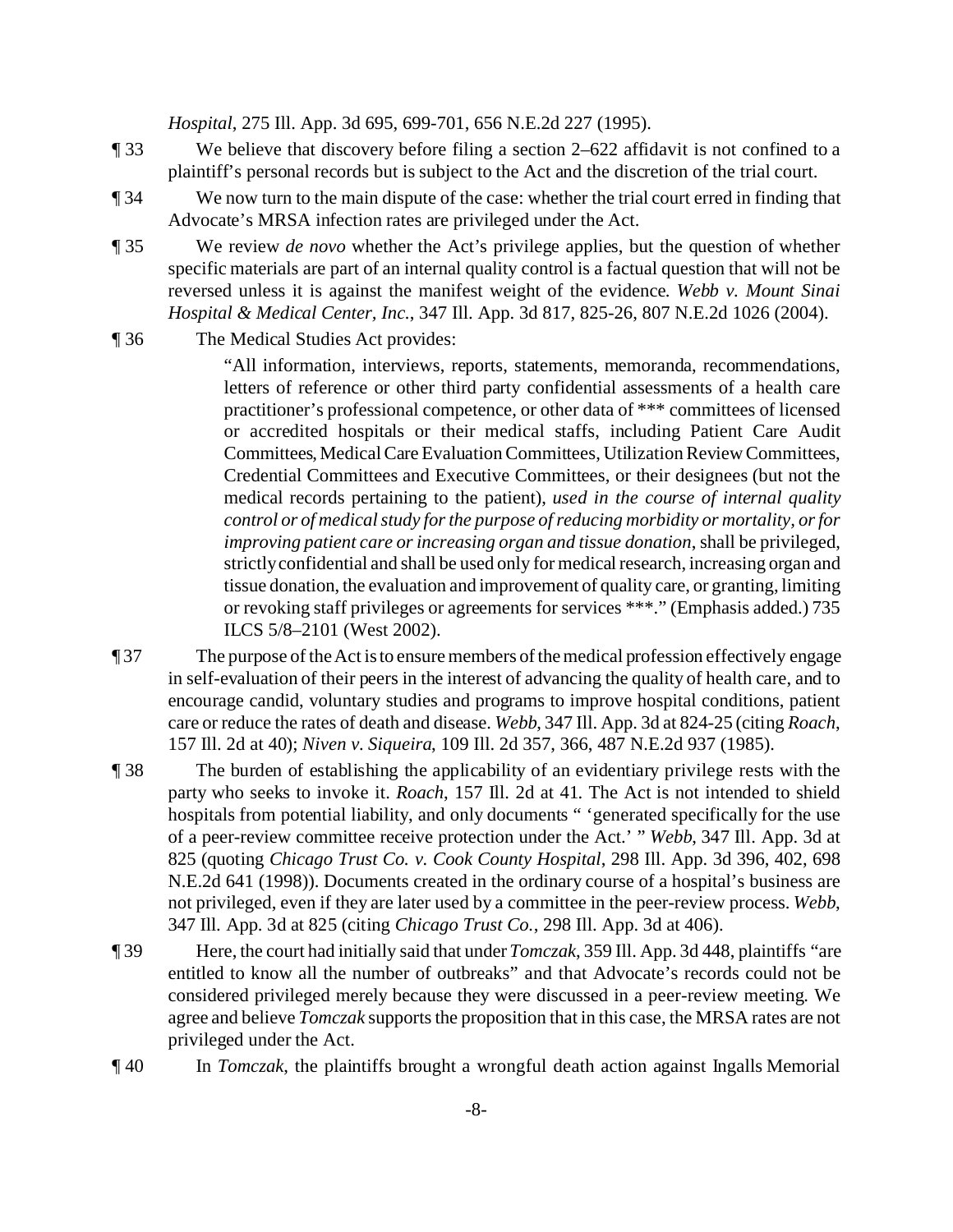Hospital, alleging that the decedent died as a result of the hospital's delay in treating her. *Tomczak*, 359 Ill. App. 3d at 450. The plaintiffs sought the triage times, treatment times and triage acuity designations of other patients to determine whether the hospital breached its standard of care. The defendants argued that such information was protected by the physician-patient privilege under section 8–802 of the Code (735 ILCS 5/8–802 (West 2004)). The trial court disagreed and ordered production of the information.

- ¶ 41 On appeal, we agreed with the trial court and held that the "time data" sought by the plaintiffs fell outside the scope of the physician-patient privilege. *Tomczak*, 359 Ill. App. 3d at 454. The physician-patient privilege exists to encourage disclosure between a physician and a patient and to protect the patient from an invasion of privacy. We reasoned that defendants failed to show how the times at which a patient is assessed by a triage nurse or initially treated by a physician is necessary to enable a physician to care for or treat the patient. Other patients' triage and treatment times were "mere incidents of fact unnecessary to enable a physician to perform his or her professional duty and, therefore, fall outside the ambit of the physician-patient privilege." *Tomczak*, 359 Ill. App. 3d at 454.
- ¶ 42 Defendants correctly recognize that *Tomczak* involved the physician-patient privilege, in contrast to a privilege under the Act. But, we believe the number of MRSA infections is similarly a "mere incident[ ] of fact" and is not privileged under the Act. *Tomczak* also makes clear that we should consider the policy considerations behind the protections afforded to certain types of information in the course of civil discovery. *Tomczak*, 359 Ill. App. 3d at 454-55. In this respect we also find *Tomczak* persuasive and believe that the disclosure of the number of MRSA infections at Advocate between October 5, 2005, and January 13, 2006, does not conflict with the Act's purpose: to ensure members of the medical profession will engage in the effective self-evaluation of their peers in the interest of advancing quality health care. See *Roach*, 157 Ill. 2d at 40.
- ¶ 43 Advocate is not entitled to use the Act as a shield to protect it from potential liability by simply claiming that the MRSA data is privileged because it was later reviewed in a committee meeting. See *Webb*, 347 Ill. App. 3d at 825-26. As our supreme court explained in *Roach*:

"If the simple act of furnishing a committee with earlier-acquired information were sufficient to cloak that information with the statutory privilege, a hospital could effectively insulate from disclosure virtually all adverse facts known to its medical staff, with the exception of those matters actually contained in a patient's records. As a result, it would be substantially more difficult for patients to hold hospitals responsible for their wrongdoing through medical malpractice litigation. So protected, those institutions would have scant incentive for advancing the goal of improved patient care. The purpose of the act would be completely subverted." *Roach*, 157 Ill. 2d at 41-42.

¶ 44 Defendants bear the burden of establishing the MRSA data is privileged under the Act and have failed to show it was "generated specifically for the use of a peer-review committee." (Internal quotation marks omitted.) *Webb*, 347 Ill. App. 3d at 825. Plaintiffs seek only the number of MRSA infections between October 5, 2005, and January 13, 2006,